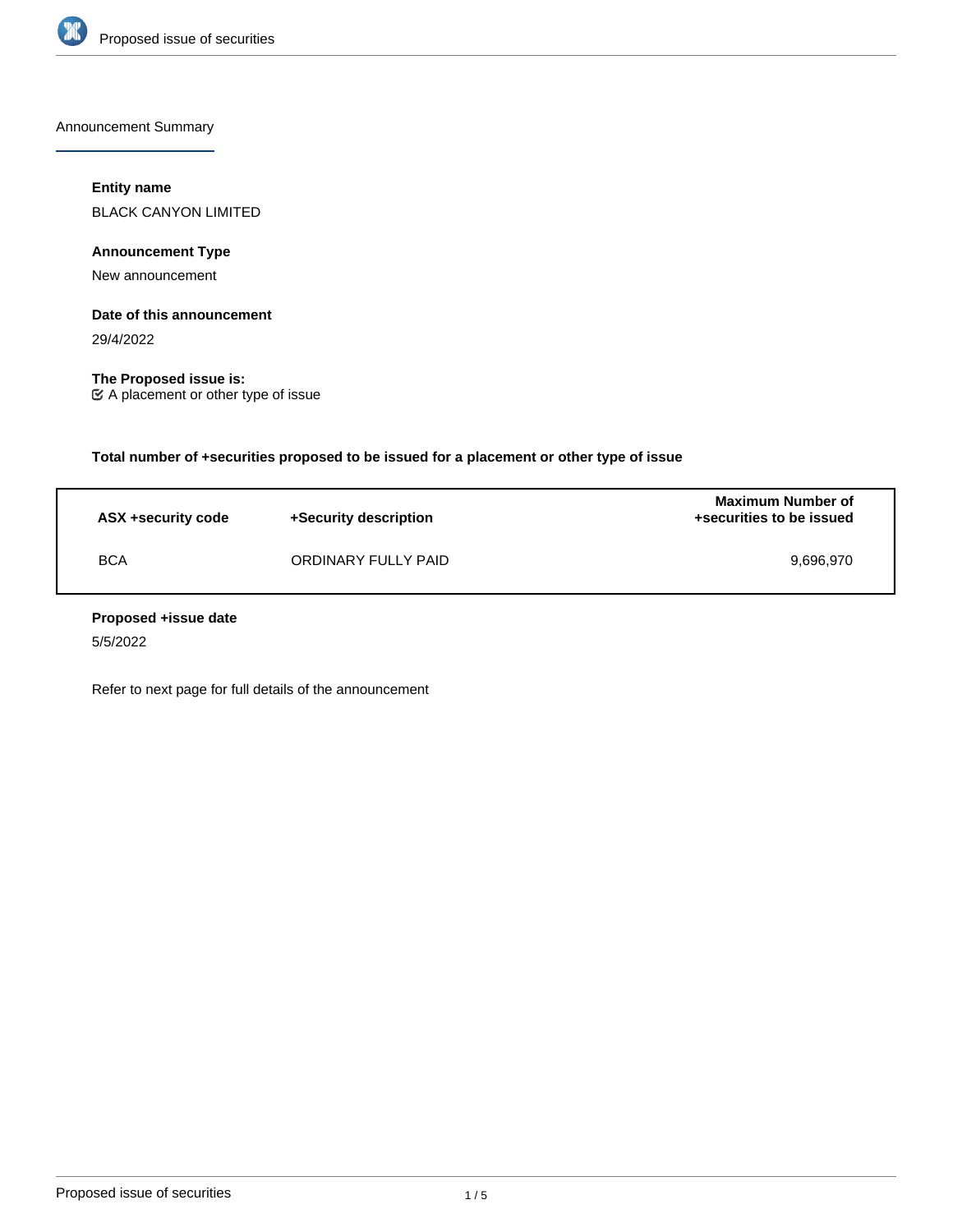

# Part 1 - Entity and announcement details

# **1.1 Name of +Entity**

BLACK CANYON LIMITED

We (the entity named above) give ASX the following information about a proposed issue of +securities and, if ASX agrees to +quote any of the +securities (including any rights) on a +deferred settlement basis, we agree to the matters set out in Appendix 3B of the ASX Listing Rules.

If the +securities are being offered under a +disclosure document or +PDS and are intended to be quoted on ASX, we also apply for quotation of all of the +securities that may be issued under the +disclosure document or +PDS on the terms set out in Appendix 2A of the ASX Listing Rules (on the understanding that once the final number of +securities issued under the +disclosure document or +PDS is known, in accordance with Listing Rule 3.10.3C, we will complete and lodge with ASX an Appendix 2A online form notifying ASX of their issue and applying for their quotation).

**1.2 Registered Number Type**

**Registration Number**

ABN

63150714739

**1.3 ASX issuer code**

**BCA** 

**1.4 The announcement is**

New announcement

# **1.5 Date of this announcement**

29/4/2022

**1.6 The Proposed issue is:**

 $\mathfrak{C}$  A placement or other type of issue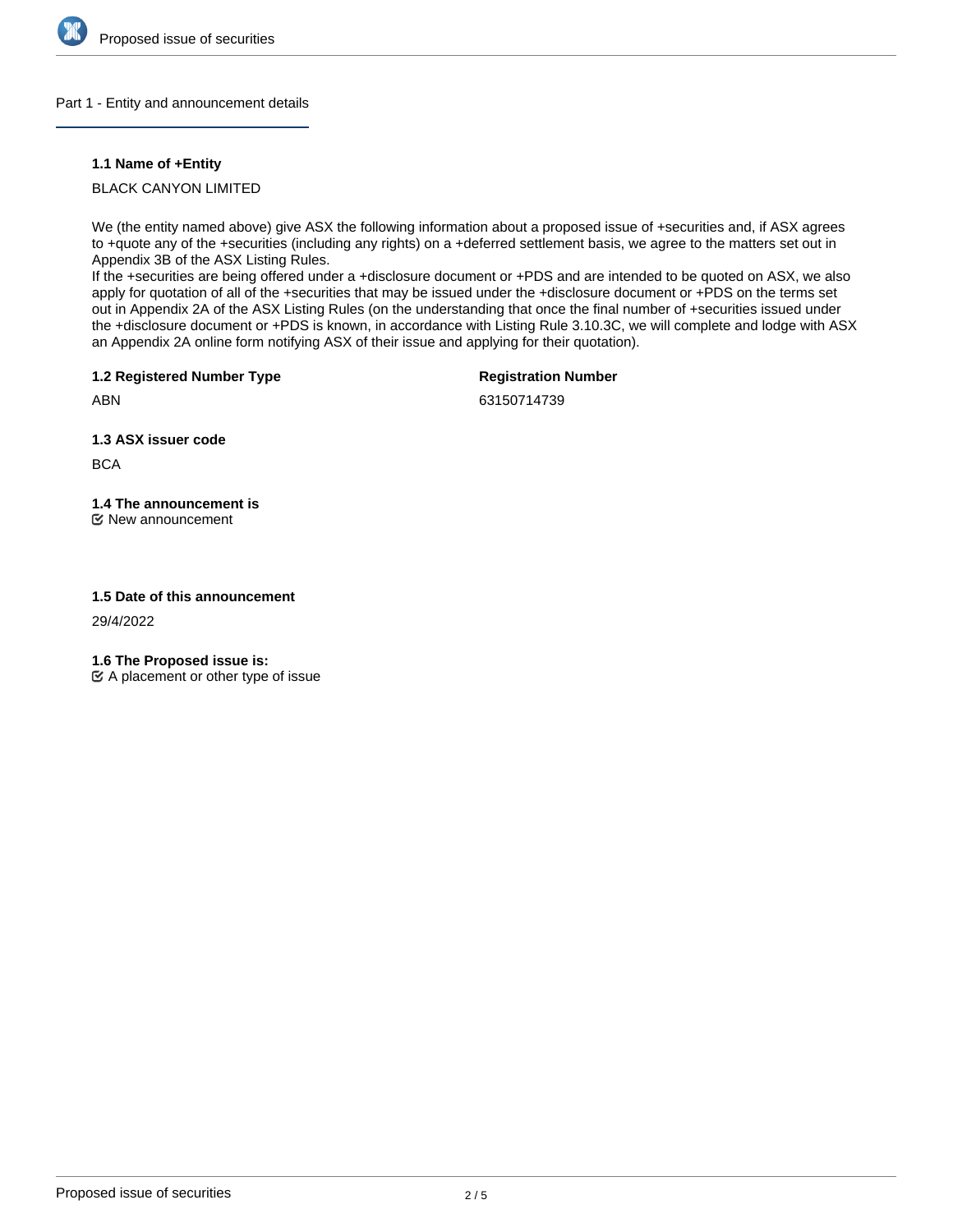

Part 7 - Details of proposed placement or other issue

Part 7A - Conditions

**7A.1 Do any external approvals need to be obtained or other conditions satisfied before the placement or other type of issue can proceed on an unconditional basis?** Yes

7A.1a Conditions

| <b>Approval/Condition</b> | Date for determination | Is the date estimated or | ** Approval<br>received/condition met? |
|---------------------------|------------------------|--------------------------|----------------------------------------|
| +Security holder approval | 31/5/2022              | actual?                  |                                        |
|                           |                        | <b></b> Estimated        | No                                     |

### **Comments**

Shareholder Approval required for Tranche 2

Part 7B - Issue details

**Is the proposed security a 'New class' (+securities in a class that is not yet quoted or recorded by ASX) or an 'Existing class' (additional securities in a class that is already quoted or recorded by ASX)?** Existing class

**Will the proposed issue of this +security include an offer of attaching +securities?** No

Details of +securities proposed to be issued

**ASX +security code and description**

BCA : ORDINARY FULLY PAID

**Number of +securities proposed to be issued**

9,696,970

**Offer price details**

**Are the +securities proposed to be issued being issued for a cash consideration?** Yes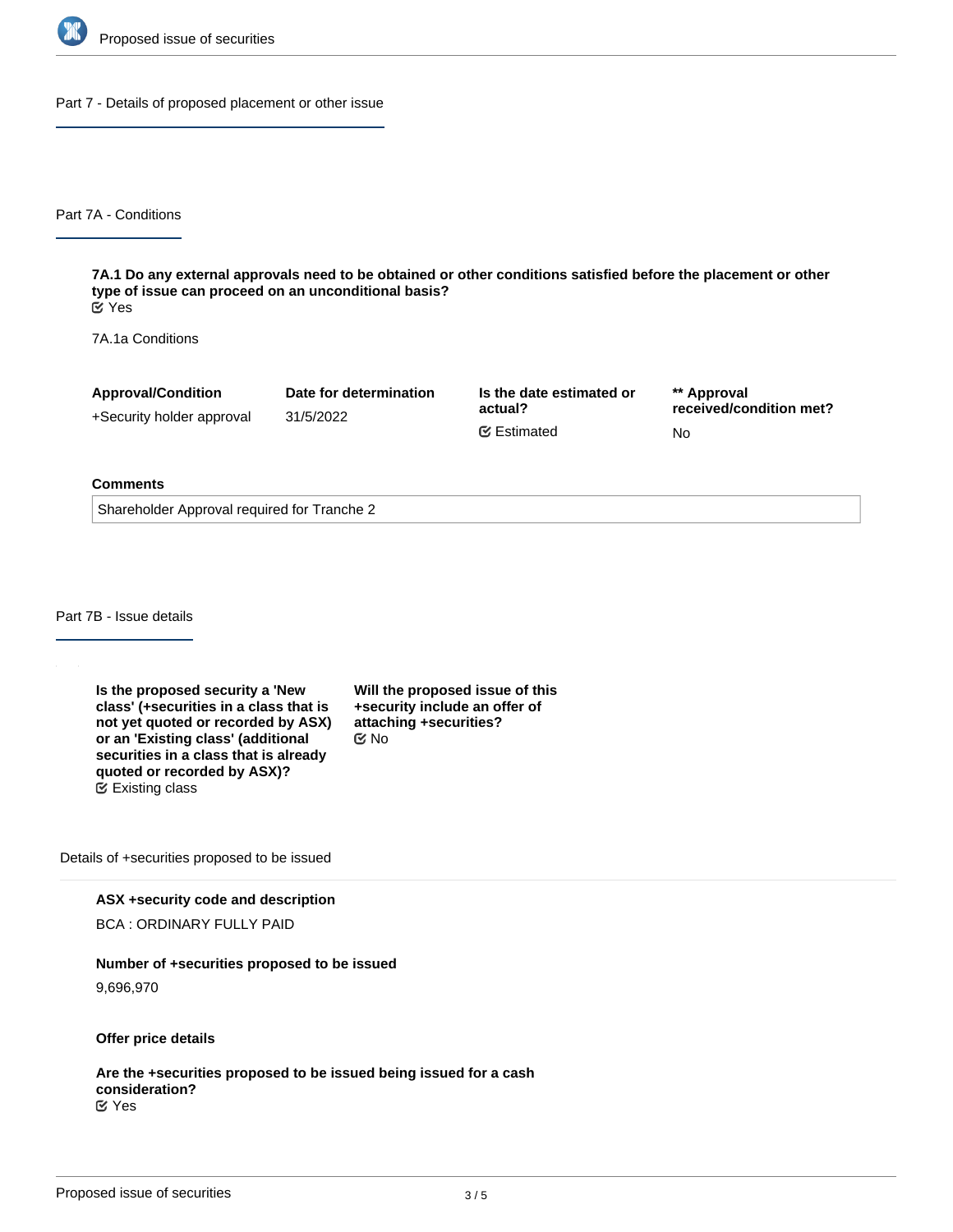

# **In what currency is the cash consideration being paid?**

AUD - Australian Dollar

**What is the issue price per +security?** AUD 0.33000

**Will these +securities rank equally in all respects from their issue date with the existing issued +securities in that class?** Yes

Part 7C - Timetable

**7C.1 Proposed +issue date** 5/5/2022

Part 7D - Listing Rule requirements

**7D.1 Has the entity obtained, or is it obtaining, +security holder approval for the entire issue under listing rule 7.1?** No

**7D.1b Are any of the +securities proposed to be issued without +security holder approval using the entity's 15% placement capacity under listing rule 7.1?** Yes

**7D.1b ( i ) How many +securities are proposed to be issued without security holder approval using the entity's 15% placement capacity under listing rule 7.1?**

2,900,000

**7D.1c Are any of the +securities proposed to be issued without +security holder approval using the entity's additional 10% placement capacity under listing rule 7.1A (if applicable)?** Yes

**7D.1c ( i ) How many +securities are proposed to be issued without +security holder approval using the entity's additional 10% placement capacity under listing rule 7.1A?**

4,070,000

**7D.1c ( ii ) Please explain why the entity has chosen to do a placement rather than a +pro rata issue or an offer under a +security purchase plan in which existing ordinary +security holders would have been eligible to participate**

The Company is undertaking a placement for timely access of funds to accelerate exploration and feasibility at Flanagan Bore

**7D.2 Is a party referred to in listing rule 10.11 participating in the proposed issue?** Yes

**7D.3 Will any of the +securities to be issued be +restricted securities for the purposes of the listing rules?** No